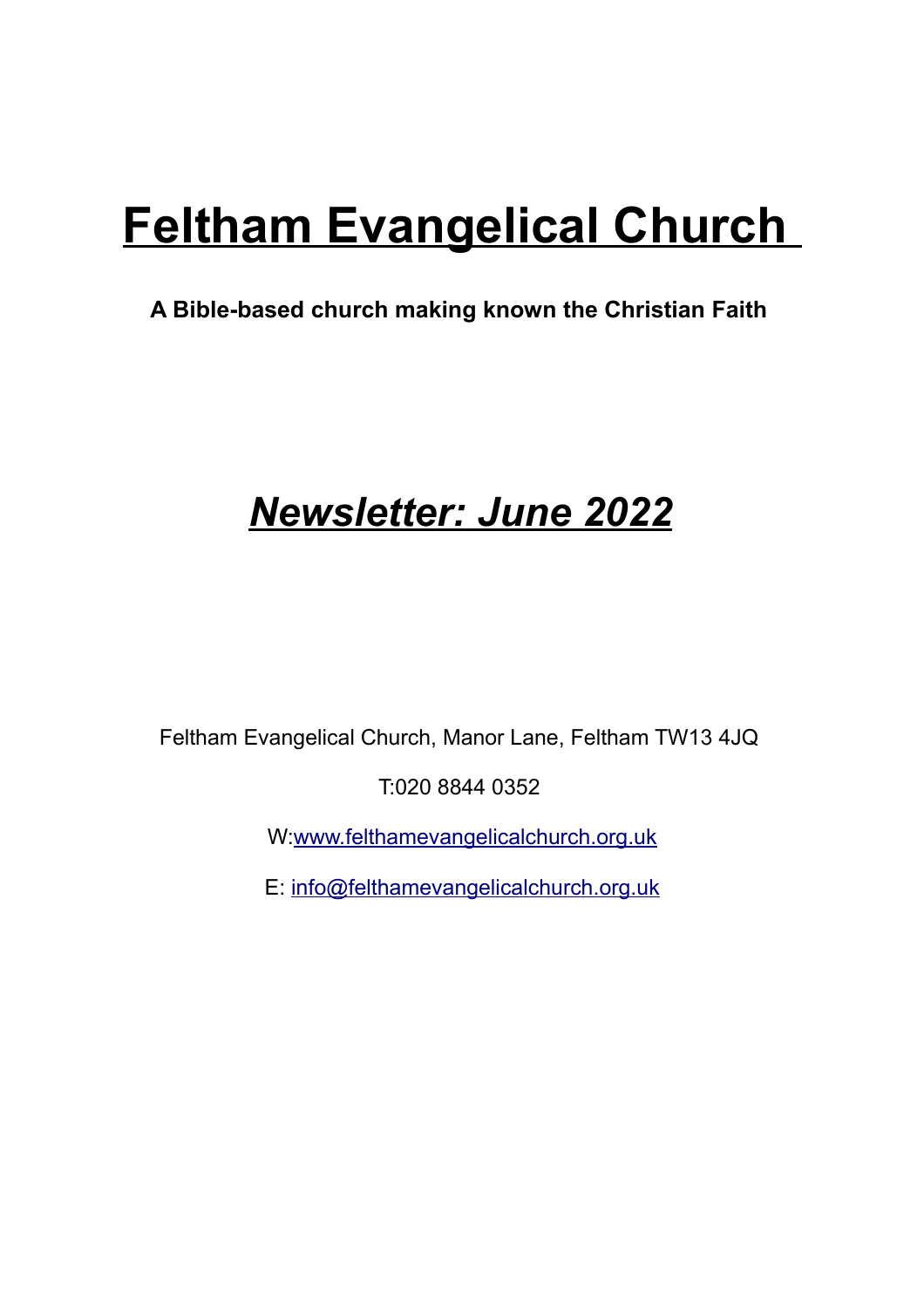#### **Calendar**

**w/c w/c 29th May** Sun 29<sup>th</sup> 9.30.am. - Lord's Supper. (Ali Takheri) Sun 29<sup>th</sup> 10.20.am. - Grace Kids (Rachel) and Olgutha) Sun 29<sup>th</sup> 11.00.am. - Morning Worship (Philip Venables) Tues  $31<sup>st</sup>$  9.30.am. - Prayer Meeting (zoom) Wed 1<sup>st</sup> 7.30.pm. - Prayer / Bible Study. (Lloyd Mushambadzi) Thurs  $2^{nd}$  6.30 am. - Prayer Meeting (zoom) Fri 3rd 9.15.am.- Prayer Meeting Fri  $3<sup>rd</sup>$  10.00.am. to midday - The Way Cafe Sat 4<sup>th h</sup> 9:00.pm. - Prayer Meeting (zoom) **w/c 5th June** Sun  $5<sup>th</sup>$  9.30.am. - Lord's Supper Chungman Shon) Sun 5<sup>th</sup> 10.20.am. - Grace Kids (Laura and Sonia) Sun  $5<sup>th</sup>$  11.00.am. - Morning Worship (Chungman Shon) Sun 5<sup>th</sup> 5.15.pm. - Evening Service (Chungman Shon) Mon  $6<sup>th</sup>$  9.45.am to 11.15.am - Grace Tots Tues  $7<sup>th</sup>$  9.30.am. - Prayer Meeting. (zoom) Wed 8<sup>th</sup> 7.30.pm. - Prayer / Bible Study (Zach Mollallegn) Thurs  $9<sup>th</sup>$  6.30.am. - Prayer Meeting (zoom) Fri 10<sup>th</sup> 9.15.am. - Prayer Meeting Fri  $10<sup>th</sup>$  10.00.am. to midday - The Way Cafe Sat 11<sup>th</sup> 9.00.pm. - Prayer Meeting (zoom) **w/c 12th June** Sun 12<sup>th</sup> 9.30.am. - Lord's Supper (Andrew Heron) Sun  $12<sup>th</sup>$  11.00.am. - Morning Worship. (Nathanael Evans) Sun  $12<sup>th</sup> 1.00$ .pm - Fellowship Lunch Mon  $13<sup>th</sup>$  9.45.am to 11.15.am - Grace **Tots** Tues 14<sup>th</sup> 9.30.am. - Prayer Meeting (zoom) Wed 15<sup>th</sup> 7.30.pm. - Gospel Partners Prayer / Bible Study (Istvan Salanki) Thurs  $16<sup>th</sup>$  6.30.am. - Prayer Meeting (zoom)

Fri 17th 9.15.am. - Prayer Meeting Fri  $17<sup>th</sup>$  10.00.am. to midday - The Way Cafe Sat 18th 8.00.am. - Ladies Breakfast Sat 18<sup>th</sup> 9.00.pm. - Prayer Meeting (zoom) **w/c 19th June** Sun 19<sup>th</sup> 9.30.am. - Prayer and Praise (Andrew Heron) Sun 19<sup>th</sup> 10.20.am. - Grace Kids (Andrew and Uju) Sun 19<sup>th</sup> 11.00.am. - Morning Worship. (Lloyd Mushambadzi) Sun 19<sup>th</sup> 5.15.pm. - Lord's Supper (Zach Mollallegn) Mon  $20<sup>th</sup>$  9.45.am to 11.15.am - Grace Tots Tues 21<sup>st</sup> 9.30.am. - Prayer Meeting (zoom) Tues  $21^{st}$  7.00.pm. to 9.00.pm - Members Evening Wed 22<sup>nd</sup> 12.30.pm. Pat Earle's Funeral Wed 22<sup>nd</sup> 7.30.pm. - Prayer / Bible Study (Acts 20:1-16) Thurs 23rd 6.30.am. - Prayer Meeting (zoom) Fri 24<sup>th</sup> 9.15.am. - Prayer Meeting Fri  $24<sup>th</sup>$  10.00.am. to midday - The Way Cafe Sat 25<sup>th</sup> 9.00.pm. - Prayer Meeting (zoom) **w/c 26th June** Sun 26th 9.30.am. - Lord's Supper.(Philip Venables) Sun 26<sup>th</sup> 10.20.am. - Grace Kids (Philip and Brenda) Sun 26<sup>th</sup> 11.00.am. - Morning Worship (Philip Venables) Sun 26<sup>th</sup> 5.15.pm. - Evening Worship (Sukumar Bandrapalli) Mon  $27<sup>th</sup>$  9.45.am to 11.15.am - Grace Tots Tues  $28<sup>th</sup>$  9.30.am. - Prayer Meeting (zoom) Wed  $29<sup>th</sup>$  7.30.pm. - Prayer / Bible Study. (Acts 20:) Thurs  $30<sup>th</sup>$  6.30 am. - Prayer Meeting (zoom) Fri 1st (Jul) 9.15.am.- Prayer Meeting Fri 1<sup>tst</sup> 10.00.am. to midday - The Way Cafe Sat  $2^{nd}$  9:00.pm. - Prayer Meeting (zoom)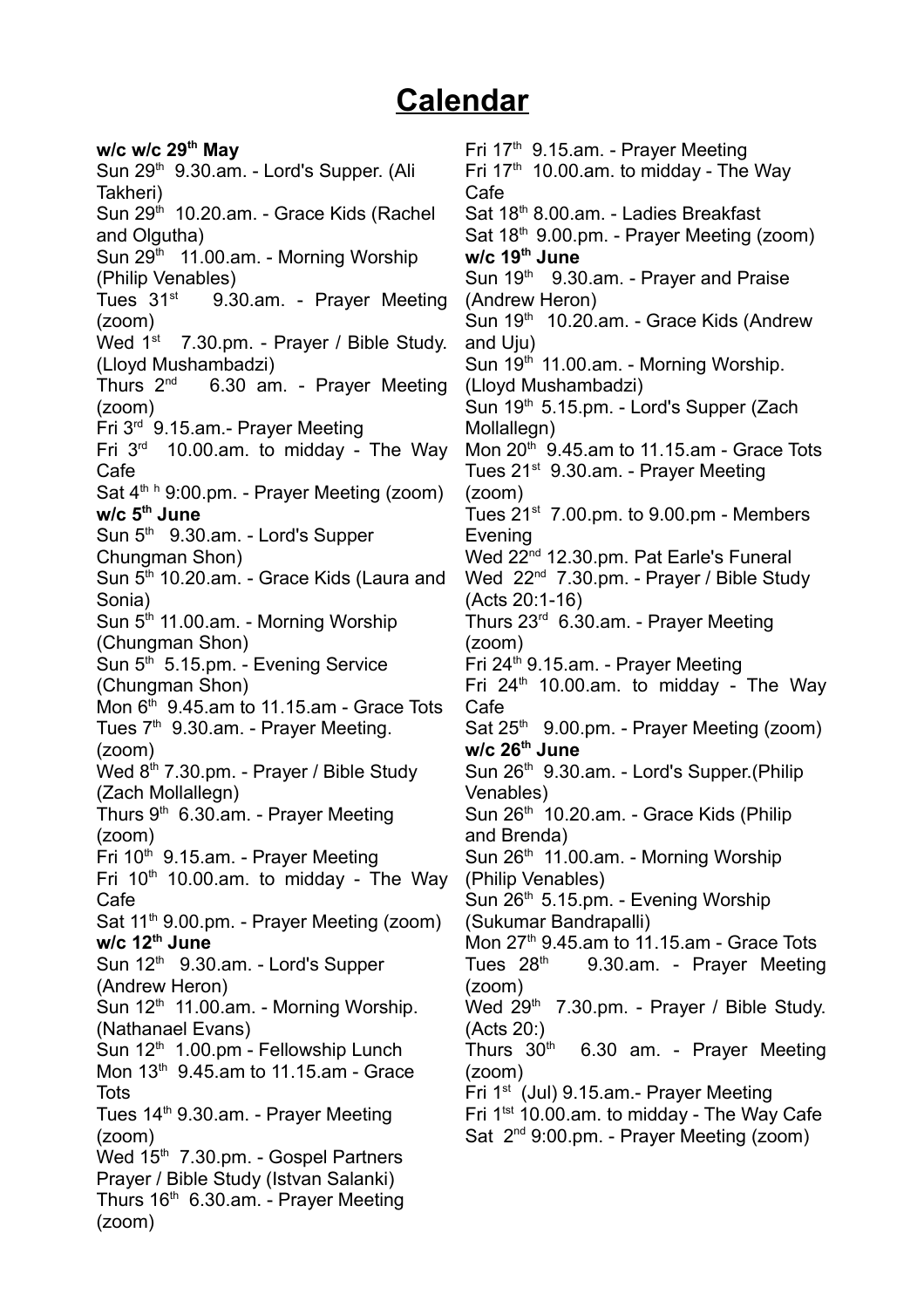#### **News**

*Kay Stone* has now been recognised as a Womens' Worker with the church. Her particular responsibility is for evangelism and discipleship among the women.

Pat Earle went home to be with her Lord on May 21<sup>st</sup>. She was loved by God, whom she loved and served faithfully in our church over many years. Her funeral is due to be on June  $22<sup>nd</sup>$  at 12.30.pm at the church building.

*Yadollah (Cyrus) Khorshidi, Mehdi Borjalizadeh, Behrang Ghilamin, Samira Momen, Rahmat Mahmodnejad, Ehsan Palizban, Heydi Farabi, Jamal Razavi, Maryam Karamu Boldaji, Ali Razmi, Mohammed (Mahan) Golizadeh, Mohammed (Michael) Shaltooki* are due to be baptized at the 11.00.am. service on May  $29<sup>th</sup>$ .

*Jon and Penny Thorp* are now grandparents. Josie gave birth to Rory on May 19<sup>th</sup>.

*Andrew Heron* is due to be preaching at Berrymede Evangelical Church on the morning of May  $29<sup>th</sup>$ .

*Anna Neville* is now a member of the church.

*Brenda Heron* had her knee replacement operation at The Royal National Orthopaedic Hospital, Stanmore on May 10<sup>th</sup>. She is now recovering well.

*Philip Venables* is due to have a three week "sabbatical" from 30<sup>th</sup> May.

*Vasile and Olgutha Ghimici's* daughter Alice is due to marry Philip Crumpler on June  $10<sup>th</sup>$ .

#### **Notes**

*The Way Cafe* is open for all, from the church and from the community, to drop by to spend time together on a Friday morning between 10.00.am. and midday .

**Baptisms** At 11.00.am service on May 29<sup>th</sup> we plan to have baptisms (see news above). Also we plan to have further baptisms on July  $17<sup>th</sup>$ . If you would like to be baptized please contact Philip.

Fellowship Meal is on June 12<sup>th</sup> after the morning service. It is on a bring-and-share basis

*Ladies Events:*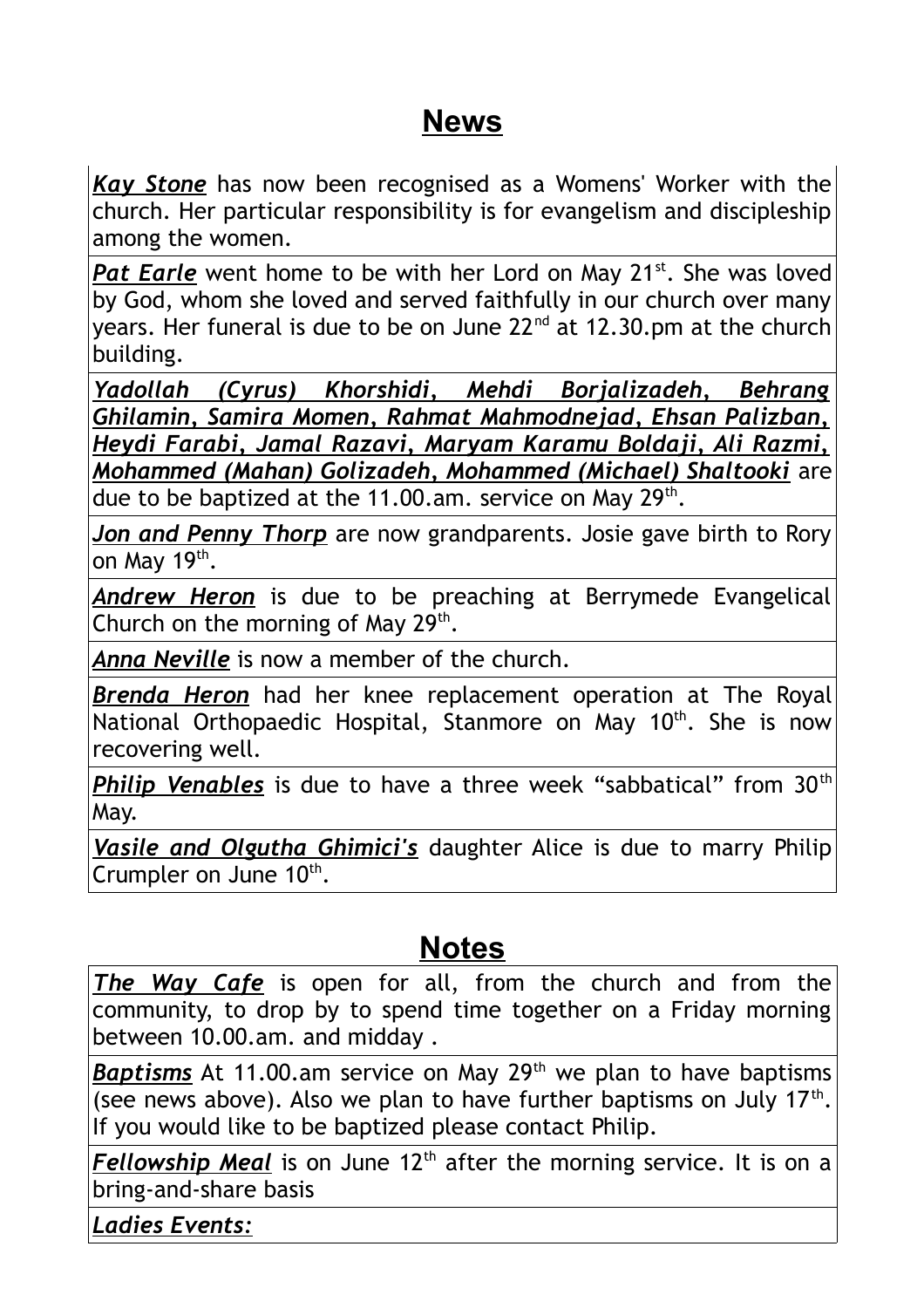- On June  $4<sup>th</sup>$  the ladies of the church are having a walk and picnic together at Bushy Park between 10.00.am and 2.00.pm.
- On June  $18<sup>th</sup>$  there is a breakfast at the church building 8.00.am. The message will be about "Our Gifts.

### **Spiritual Notes** Self- Indulgent

We read in 1 Timothy 5:5-6 **She who is truly a widow, left all alone, has set her hope on God and continues in supplications and prayers night and day, but she who is self-indulgent is dead even while she lives.** Here we have the contrast between two women, widows in fact; one is God-indulgent and the other is self-indulgent. By that I mean one is focussed on God and the other is focussed upon themselves. These two contrasting individuals, in many ways, represent the whole of humanity. The true Christian is God-focussed whilst those of the world are self-focussed.

When we think of a widow in first century Palestine, we think of one who is very vulnerable; she is left all alone. She has lost the support of her husband and is dependent on others in her family to look after her. They find themselves under pressure. How they respond to that pressure reveals the type of person they are.

The true widow is the godly widow and she is described in v5. She does two things; she hopes in God and prays for others. She fixes her hope upon God. She is not living for this world and its pleasure, but she is living for God. And as she lives for God she has a heart to pray and supplicate God for the needs of others.

This is such an important point which bears not just upon the widow, but on us all. It is that the God focussed are the same ones who have their hearts and minds open to other people. The people who delight in God are those who long for the welfare of others. Such people show that interest in others by praying for them.

This is all in contrast to the widow who does not have this perspective; she is self -focussed. Her interests are directed towards herself and her own survival. She is caught up in her own little world. Such a woman is said to be dead while she lives. This telling phrase indicates that whilst she may have physical life, she does not have spiritual life. She is cut off from the life of God. She shows this by the fact that her thoughts are on herself and not on God.

What is more, such a woman does not have an interest in the affairs of others. She fails to fulfil the call of Philippians 2:3 **Do nothing from rivalry or conceit, but in humility count others more significant than yourselves**. How can you discern who these people are? And if it is you; how do you know? These are the